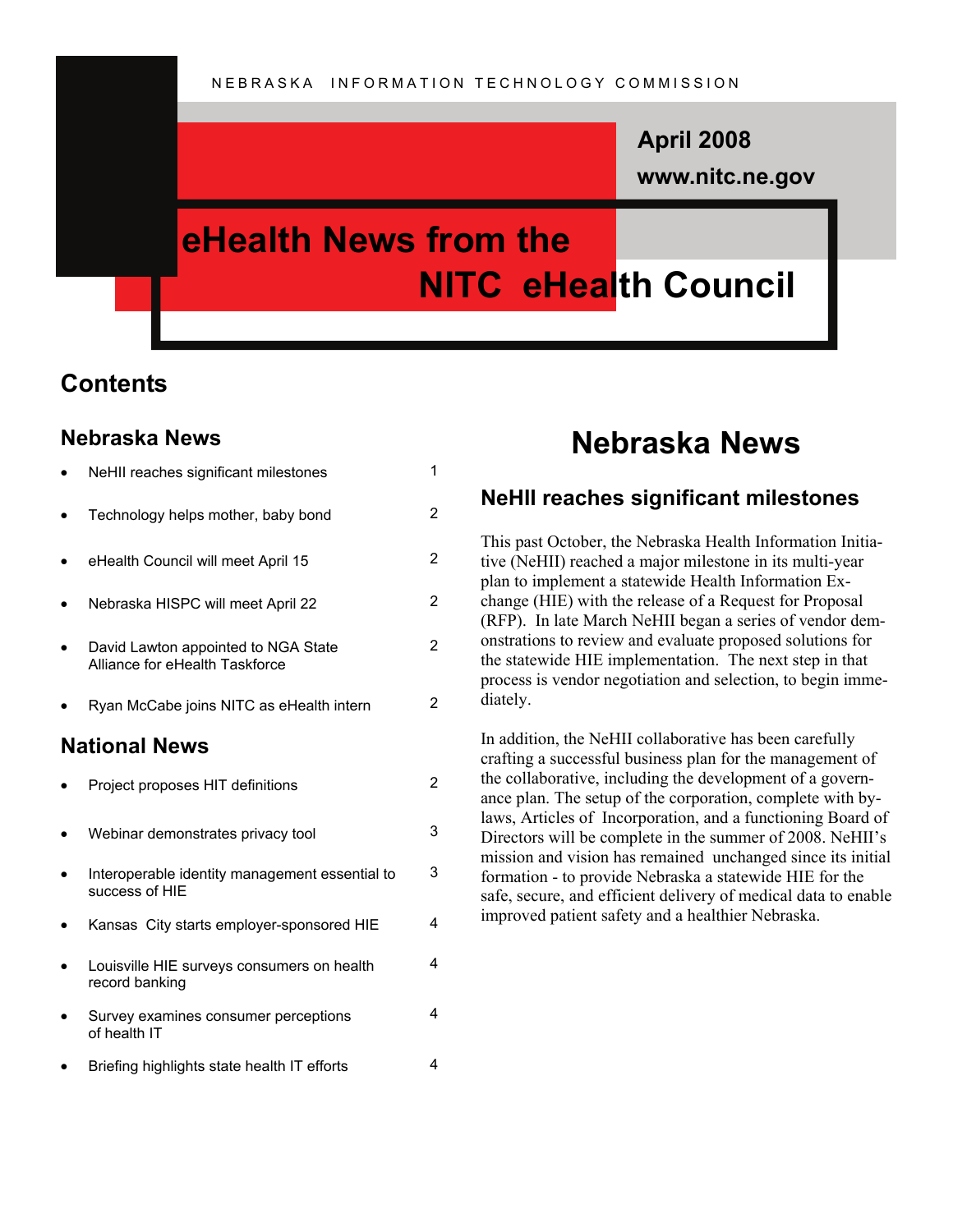### **Technology helps mother, baby bond**

A new mother at Gothenburg Memorial Hospital viewed her newborn baby at Good Samaritan Hospital using the Nebraska Statewide Telehealth Network. The baby of Jake and Janell Ritz, who was born premature, was airlifted to Good Samaritan Hospital in Kearney. Because Janell had a C-section and was unable to travel. Gothenburg Memorial Hospital telemedicine coordinator Tracy Geiken suggested she view the baby through telemedicine in one of the trauma rooms. This is the first time telemedicine was used in such a way at GMH.

[For](http://www.gothenburgtimes.com/vnews/display.v/ART/2008/03/28/47ebec9fdaea3?in_archive=1) the full story go to the G[othenburg Times Web site.](http://www.gothenburgtimes.com/vnews/display.v/ART/2008/03/28/47ebec9fdaea3?in_archive=1) 

#### **eHealth Council will meet April 15**

The next meeting of the eHealth Council is scheduled for April 15 from 1:30 to 4:30 at Nebraska Educational Telecommunications, Board Room, 1800 N. 33<sup>rd</sup> St. in Lincoln. Video sites will be available in Omaha, Chadron, and North Platte. The agenda is [posted on the NITC](http://www.nitc.ne.gov/) Web site (www.nitc.ne.gov). For more information, contact [Anne Byers \(anne.byers@neb](mailto:anne.byers@nebraska.gov)raska.gov).

# **Nebraska HISPC will meet April 22**

The Nebraska Health Information Security and Privacy Committee (HISPC) will meet on April 22, 2008 from 10:00 a.m. to 11:00 a.m. The Education and Legal Subcommittees will meet from 11:00 a.m. to noon. The locat[ion will be announced later. F](mailto:dennis.berens@dhhs.ne.gov)or more information, cont[act Dennis Berens \(dennis.b](mailto:anne.byers@nebraska.gov)erens@dhhs.ne.gov) or Anne Byers (anne.byers@nebraska.gov).

## **David Lawton appointed to NGA State Alliance for eHealth Taskforce**

David Lawton, Public Health Informatics Coordinator for the Nebraska Department of Health and Human Services, has been appointed to the National Governor's Association State Alliance for eHealth Taskforce on Privacy, Security and Health Care Practice Issues. Lawton is a member of the NITC eHealth Council and is the project lead for Nebraska in the HISPC Adoption of Standards Collaborative project. He is also a member of the Health Information Technology Standards Panel (HITSP) and the Public Health Data Standards Consortium (PHDSC).

## **Ryan McCabe joins NITC as eHealth Intern**

Ryan McCabe has joined the Nebraska Information Technology Commission as an intern. He will be working with Anne Byers on projects and activities which support the eHealth Council. Ryan is a junior at the University of Nebraska, majoring in finance.

# **National News**

# **Project proposes HIT definitions**

The National Alliance for Health Information Technology (Alliance), with the guidance and management of Bearing-Point Inc., is seeking further industry input on draft definitions of five terms: electronic medical record (EMR), electr[onic health record \(EHR\), pers](http://www.definitions.nahit.org/)onal health record (PHR), health information exchange (HIE) and regional health information organization (RHIO). Remarks may be submitted at www.definitions.nahit.org.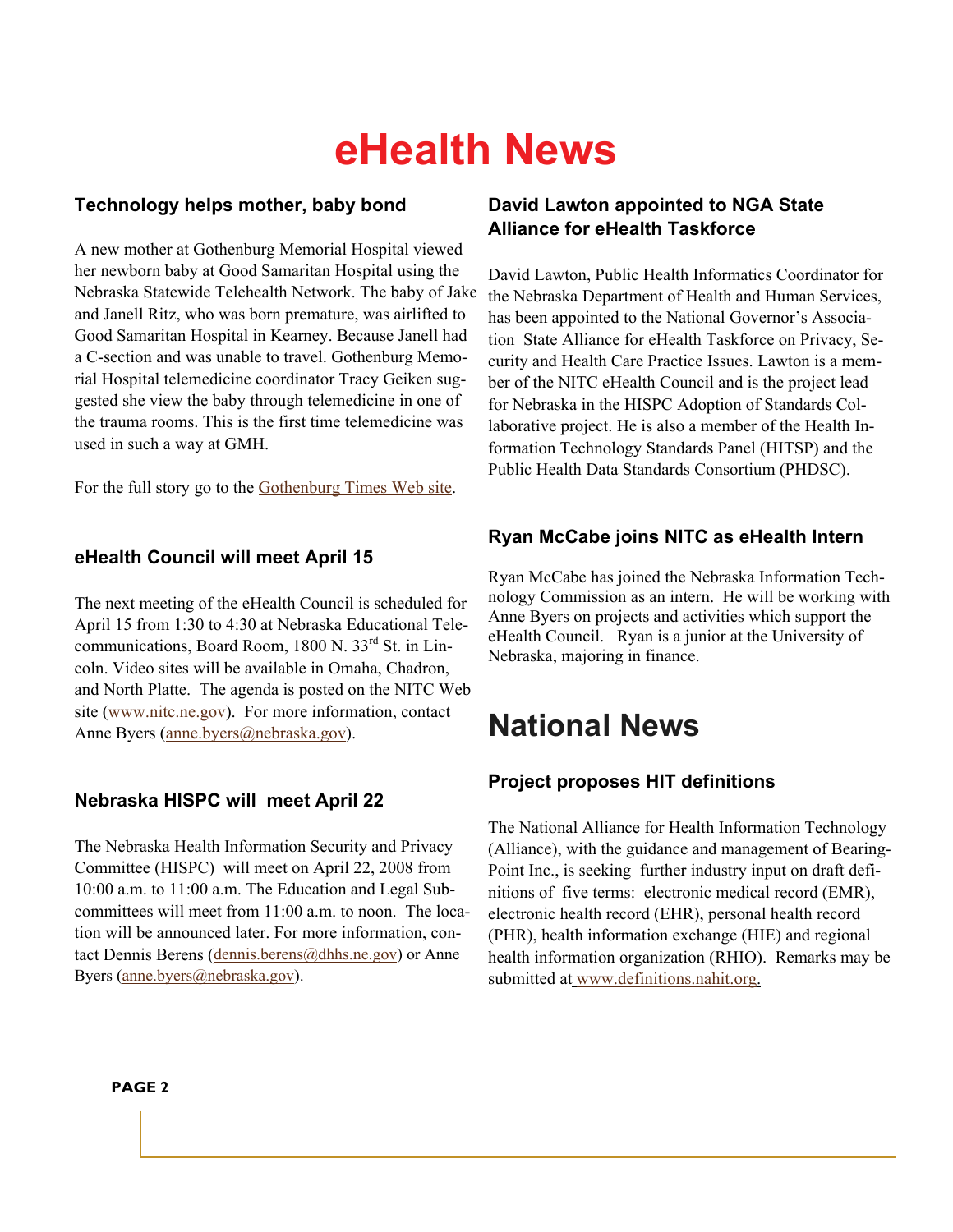#### **Webinar demonstrates privacy tool**

The Public Health Data Standards Consortium is offering a free Webinar on Monday, April 21, 2008 from 2:00 pm to 3:30 pm EST to demonstrate PRISM. PRISM is a webbased tool that presents a convenient and useful way to organize and understand the basic legal privacy requirements for identifiable health information use and disclosure. It provides guidance for government health programs  $\bullet$ in applying state and federal privacy requirements to their programs and functions, but is useful for other health entities as well. This interactive webinar offers a demonstration of the PRISM tool, a description of its structure and features, how to navigate the tool and ways to utilize it to address specific needs.

[More information](http://www.phdsc.org/prism/webinar.asp) is available at http://www.phdsc.org .

## **Interoperable identity management essential to health information exchange**

Managing the identities of providers working with confidential healthcare information is essential to the success of  $\blacksquare$ the growing community of state and regional leaders managing health information exchange (HIE), according to a just published in-depth research paper focusing on identity management strategies for electronic healthcare. The 54 page paper examines methods available to facilitate interoperability of identity management within and across communities in the U.S. The panel and the report resulted from collaboration between SAFE-BioPharma Association and the eHealth Initiative, two non-profits committed to improving healthcare through the use of information technology.

Findings in the report include the following:

- Health information exchange can significantly improve the quality of healthcare, and therefore the health, of the American populace, but to be successful it requires the application of consistent standards and policies related to digital identity management;
- Technology continues to evolve, both in identity management and data systems interoperability. As these technologies evolve, health information exchange initiatives will have to maintain awareness of this evolution and take advantage of these advances.
- Digital identities that are tightly bound to the individual provider offer significant benefits, especially in terms of trust assurance and security, in processes involving authentication to systems outside of a users parent organization;
- The development of a network of trust, predicated on strong identity management, is critical to effectively moving HIE forward;
- There are existing industry models for the development of networks of trust that can meet HIE needs.

The panel convened twice as part of the eHealth Initiative Annual Conference in Washington, D.C.

The paper is available at **toolkit**.ehealthinitiative.org or w[ww.safe-biopharma.org](http://www.safe-biopharma.org).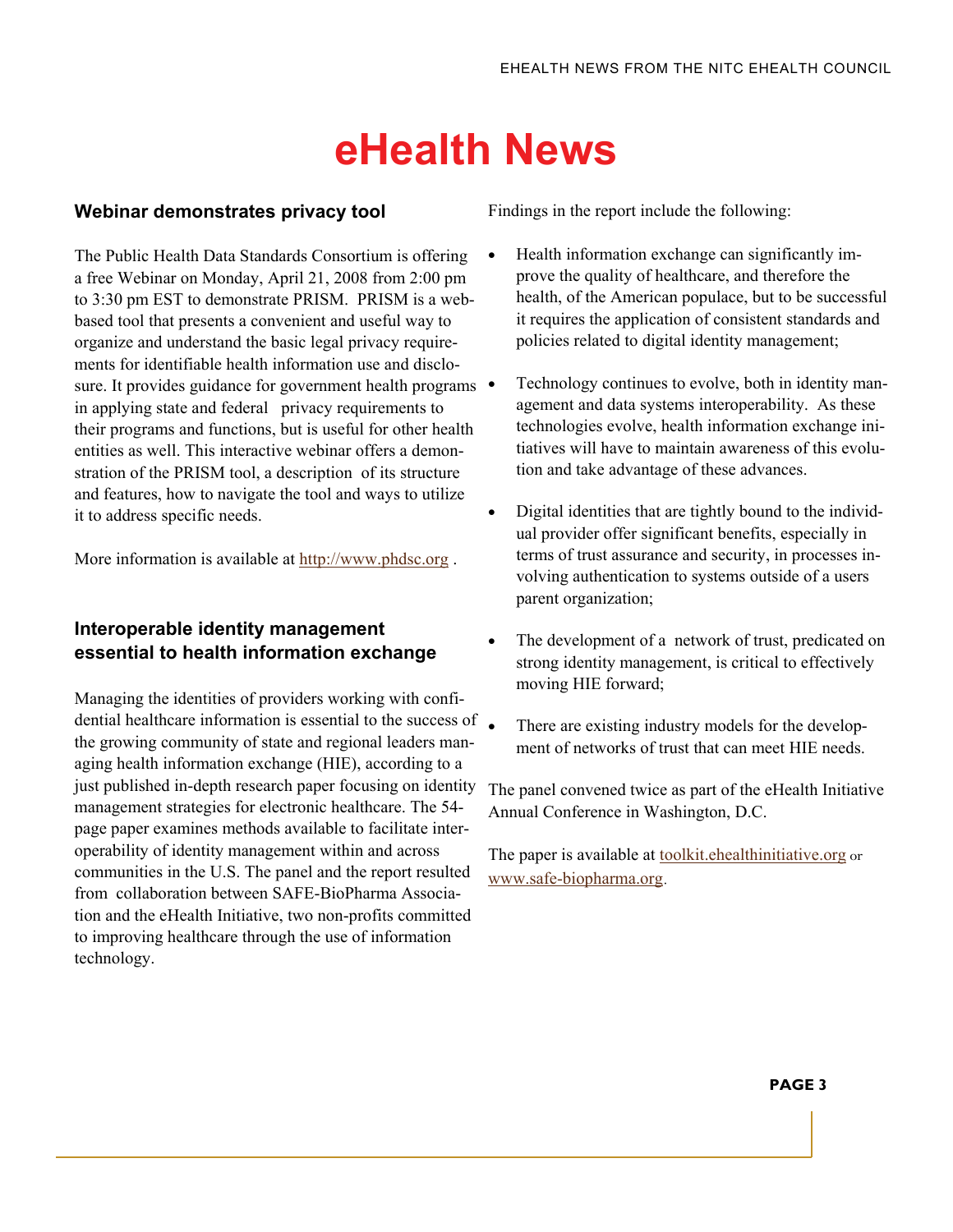### **Kansas City starts employer-sponsored HIE**

CareEntrus[t in Kansas City is the first employer](http://www.khi.org/s/index.cfm?aid=1222)sponsored health information exchange (HIE) in the nation. Participating employers include Sprint, JE Dunn Construction, H&R Block, American Century Investments, Cerner Corp., the Federal Reserve Bank of Kansas City, Children's Mercy Hospitals & Clinics, Truman Medical Centers, Carondelet Health, and The University of Kansas Hospital. The State of Kansas also is participating as a pilot for employees in the Kansas City metro area.

For more information, see the Kansas Health Initiative [article on CareEntrust at](http://www.khi.org/s/index.cfm?aid=1224)  http://www.khi.org/s/index.cfm?[aid=1224](http://www.careentrust.org/)  or the CareEntrust Web site at www.careentrust.org.

### **Louisville HIE surveys consumers on health record banking**

The Louisville Health Information Exchange surveyed consumers and organizations on health record banking. Participants were gauged on their attitudes towards the deposit and withdrawal of health information from a community-wide health record banking service. The March issue of the *HIMSS RHIO Connection* reports that 69 percent of consumers were interested in a health record bank service if their physicians supported it. Twenty-four percent said they would pay an average of \$5.00 per month for an account.

More information on the Louisville Health Information Exchange is available at www.louhie.org.

### **Survey examines consumer perceptions of health IT**

A recent survey by the California HealthCare Foundation looks at adoption, use, and perception of HIT by California consumers. The results reveal that most consumers are not using online tools, including electronic health records, e-mail with their health professionals, and online appointment scheduling.

The survey also found:

- Forty percent of consumers are very or somewhat interested in using PHRs. Two percent of consumers currently use PHRs.
- Forty-one percent of consumers are interested in sending e-mail to physicians. Four percent currently send e-mail to physicians.
- Seventy percent of consumers indicated that physician practices' use of technology was important when choosing a physician.

["The State of H](http://www.chcf.org/)ealth Information Technology in California: Consumer Perspective" is available at www.chcf.org**.** 

# **Briefing highlights state health IT efforts**

National Academy for State Health Policy has published a State Health Policy Briefing on "Using HIT to Transform Health Care: Summary of a Discussion Among State Policy Makers."